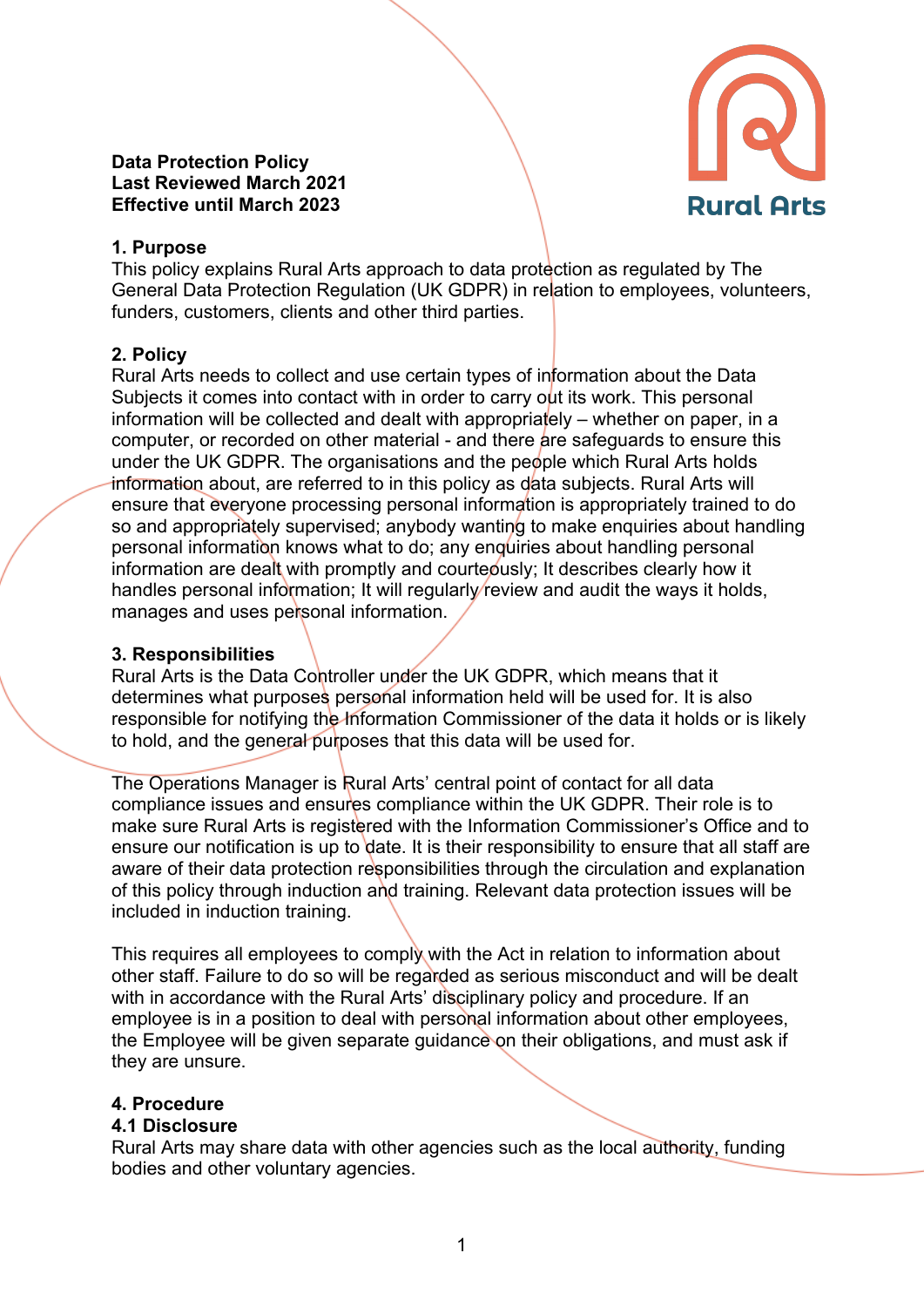

The Data Subject will be made aware in most circumstances how and with whom their information will be shared. There are circumstances where the law allows organisations to disclose data (including sensitive data) without the data subject's consent. These are:

- Carrying out a legal duty or as authorised by the Secretary of State
- Protecting vital interests of a Data Subject or other person
- The Data Subject has already made the information public
- Conducting any legal proceedings, obtaining legal advice or defending any legal rights
- Monitoring for equal opportunities purposes  $-i/e$ . race, disability or religion
- Providing a confidential service where the Data Subiect's consent cannot be obtained or where it is reasonable to proceed without consent: e.g. where you would wish to avoid causing stress on Data Subjects to provide consent signatures

Rural Arts regards the lawful and correct treatment of personal information as very important to successful working and to maintaining the confidence of those with whom it deals.

### **4.2 Information held by Rural Arts**

#### 4.2.1 Information about Rural Arts clients

Information held by Rural Arts relates to voluntary and community organisations, other organisations (including public and private sector) and individuals (including volunteers, employees, trustees/management committee members, suppliers) which support, assist, provide services to, work with or alongside, or fund voluntary and community organisations. Rural Arts will not give out information about any individual unless it is satisfied that the individual knows this type of disclosure may be made and/or the information is already in the public domain (or that there is some overriding reason for the disclosure).

4.2.2 Information about individuals will not be published without consent first being given. No details of individuals will be passed to other organisations for marketing, fundraising or circulating information unless the individual has been informed that this might happen and been given the opportunity to opt in as appropriate. Data will only be stored for as long as necessary.

4.2.3 Storage Manual files containing sensitive information will be labeled confidential and kept in locked filing cabinets, accessible only to relevant staff.

4.2.4. Computer records and files containing sensitive information will be password protected, accessible only to relevant staff.

#### **4.3 Employee Records**

Information held about employees will only be collected and recorded with good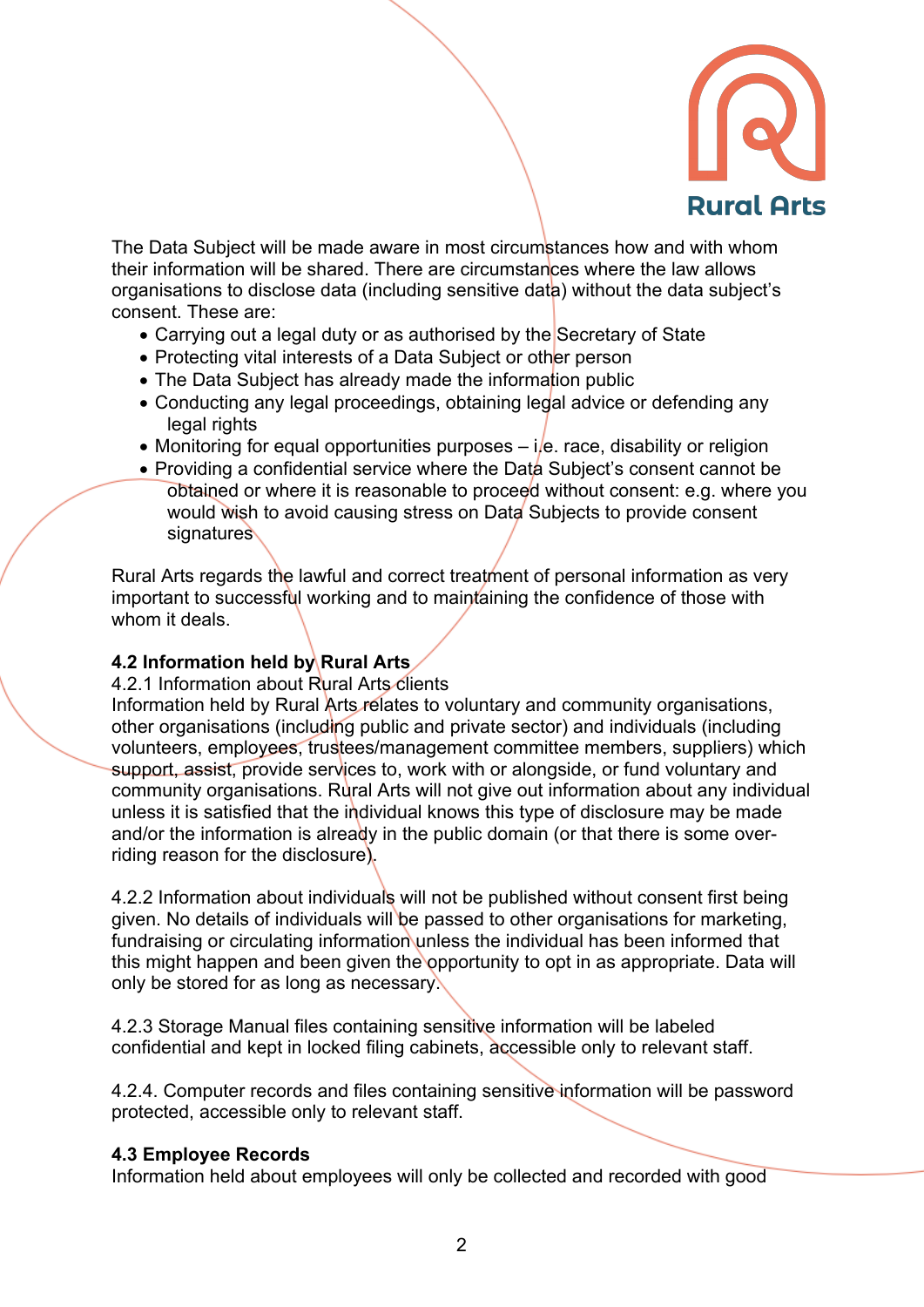

reason, it will be stored securely and for only as long as required. Please see the Document Retention policy for details on how long Rural Arts retains information including employee records.

These records may include:

- Information gathered about an employee and any references obtained during recruitment
- Details of terms of employment, payroll, tax and National Insurance information
- performance information
- Details of grade and job duties
- Health records and absence records including holiday records and selfcertification forms
- Details of any disciplinary investigations and proceedings
- Training records
- Contact names and addresses
- Correspondence with Rural Arts
- Other information provided to Rural Arts

Rural Arts believes these records are consistent with the principles of the UK GDPR and may give employees an annual summary of data held on them to ensure this is accurate. The information held will be for management and administrative use only, but from time to time, may need to disclose some information held about employees to relevant third parties.

It should also be noted that Rural Arts might hold the following information about an employee for which disclosure to any person will be made only when strictly necessary for the purposes set out below:

An employee's health, for the purposes of compliance with our health and safety and our occupational health obligations, for the purposes of HR management and administration, for example to consider how an employee's health affects their ability to do their job and, if the Employee is disabled, whether they require any reasonable adjustment to be made to assist him or her at work, the administration of insurance, pension, sick pay and any other related benefits in connection with unspent convictions to enable us to assess an employee's suitability for employment

# **4.4 Data Access Requests**

A data subject may make a subject access request ("SAR") at any time to see the information which Rural Arts holds about them.

SARs must be made in writing, accompanied by the correct fee. A fee of £10 must be paid with all SARs. Upon receipt of a SAR Rural Arts will respond within 40 days. The following information will be provided to the data subject:

Whether or not Rural Arts holds any personal data on the data subject; A description